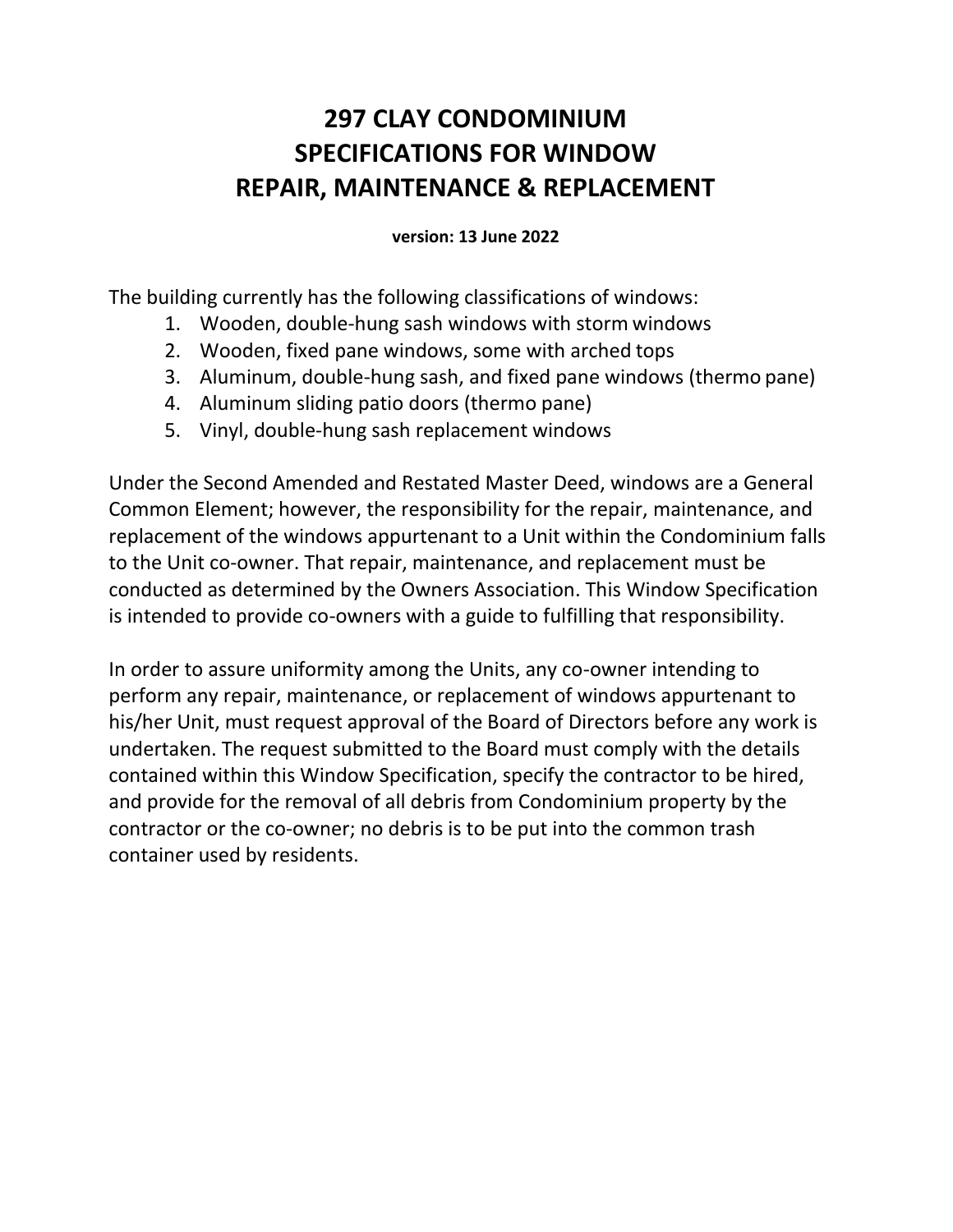## **DETAILS REGARDING EACH CLASSIFICATION OF WINDOW**

## *1. Wooden, double-hung sash windows with storm windows*

These windows are neither energy-efficient nor functional. Many upper sashes are painted shut. Most of these windows are on the Clay Avenue and Second Street elevations of the building, although some face the courtyard. The Board has determined that these windows should be managed in a way that preserves the historic character of the building, while providing improved energy efficiency. Therefore, the goal of any modifications to these windows will be to preserve these windows, but to update them for better performance.

The repair and maintenance of these windows may include the following methods of updating:

- a. Paint may be stripped chemically or mechanically from the sashes and all other parts of the window, but the exterior surfaces must be repainted to match the current color. Interior surfaces may be finished in any manor so long as the wood is protected fromdeterioration.
- b. Chains (but not ropes) may be installed to re-attach the sash counterweights, believed to still be present inside the window side panels.
- c. Locking latches and handles may be added.
- d. Weather stripping may be added to the sashes as illustrated below, but is limited to the following specifications, unless expressly authorized by the Board of Directors in writing:

The weather stripping shall be zinc or bronze, not plastic or rubber. The weather stripping along the top of the bottom sash where it meets the top sash will be a "J-strip" as illustrated below.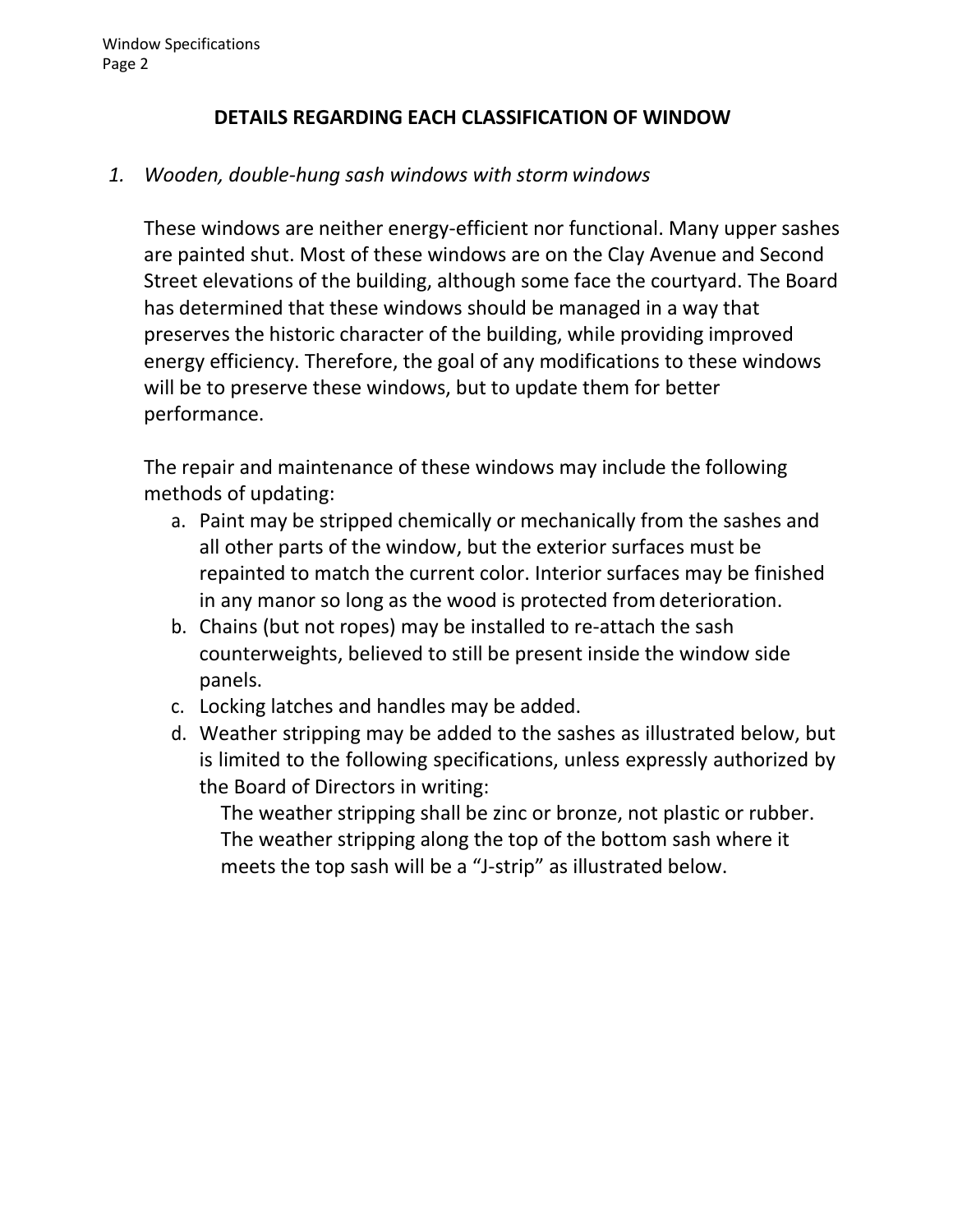

This illustration indicates the location and type of metal (zinc or bronze) weather stripping that is authorized at the various locations around the two sashes. This type of weather stripping is available from:

Accurate Metal Weatherstrip Co. 725 S. Fulton Avenue Mount Vernon, NY 10550-5013 Toll Free: 800.536.6043; or 914.668.6042; Fax: 914.668.6062 [www.accurateweatherstrip.com](http://www.accurateweatherstrip.com/) E-mail: [Info@AccurateWeatherstrip.com](mailto:Info@AccurateWeatherstrip.com)

See Appendix A for a detailed description of the experience of one Unit co-owner with updating the windows.

e. The current storm window may be replaced with a new aluminum, maintenance-free storm window. The approved model is the Series 500, in the Standard Bronze Paint-08 (or alternatively, the Standard Bronze Anodized Finish: 305M Dark Bronze Aacrondic 0.4 mil Anodized) supplied by Mon-Ray, Inc:

> Mon-Ray, Inc. 7900 Excelsior Blvd., Suite 140 Minneapolis, MN 55343-3454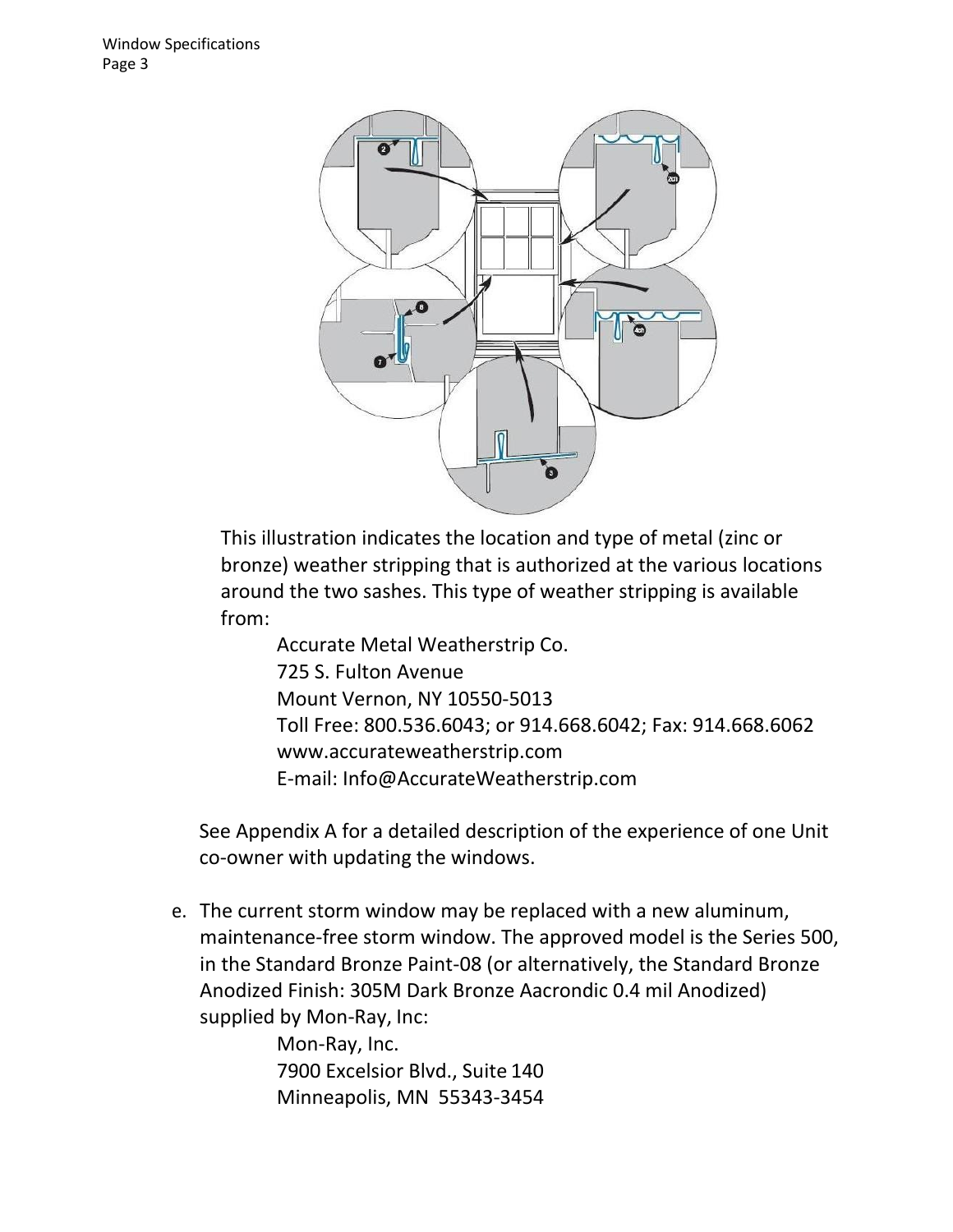Toll Free: 800.544.3646; Fax: 763.546.8977 [www.monray.com](http://www.monray.com/) E-mail: [info@monray.com](mailto:info@monray.com)

f. The Board of Directors recognizes that some co-owners may want to be able to raise the wooden sash and have them stay up, but do not want to install weather-stripping or counter-weight chains. In this situation, the Board would approve the addition of a sash tension spring similar to the one illustrated below.



These sash tension springs attach to the top of the sash and extend down within the side rail track, where the weather-stripping would otherwise go; so, the sash tension spring is not compatible with weather-stripping approved by the Association. These sash tension springs are available from various suppliers, including:

> House of Antique Hardware 802 N.E. Davis Street Portland, Oregon 97232 Toll Free: 888.223.2545; or 503.231.4089 Fax: 503.233.1312 [www.houseofantiquehardware.com](http://www.houseofantiquehardware.com/)

**Note**: Two acceptable replacement windows have been approved by the Board for owners along Clay Avenue and Second Street that prefer to replace, rather than repair, this classification of window.

The preferred replacement window in these locations will be constructed with a wood-composite frame that is clad in aluminum on the exterior to match the existing color scheme. Interior finishes may be selected at the discretion of the co-owner.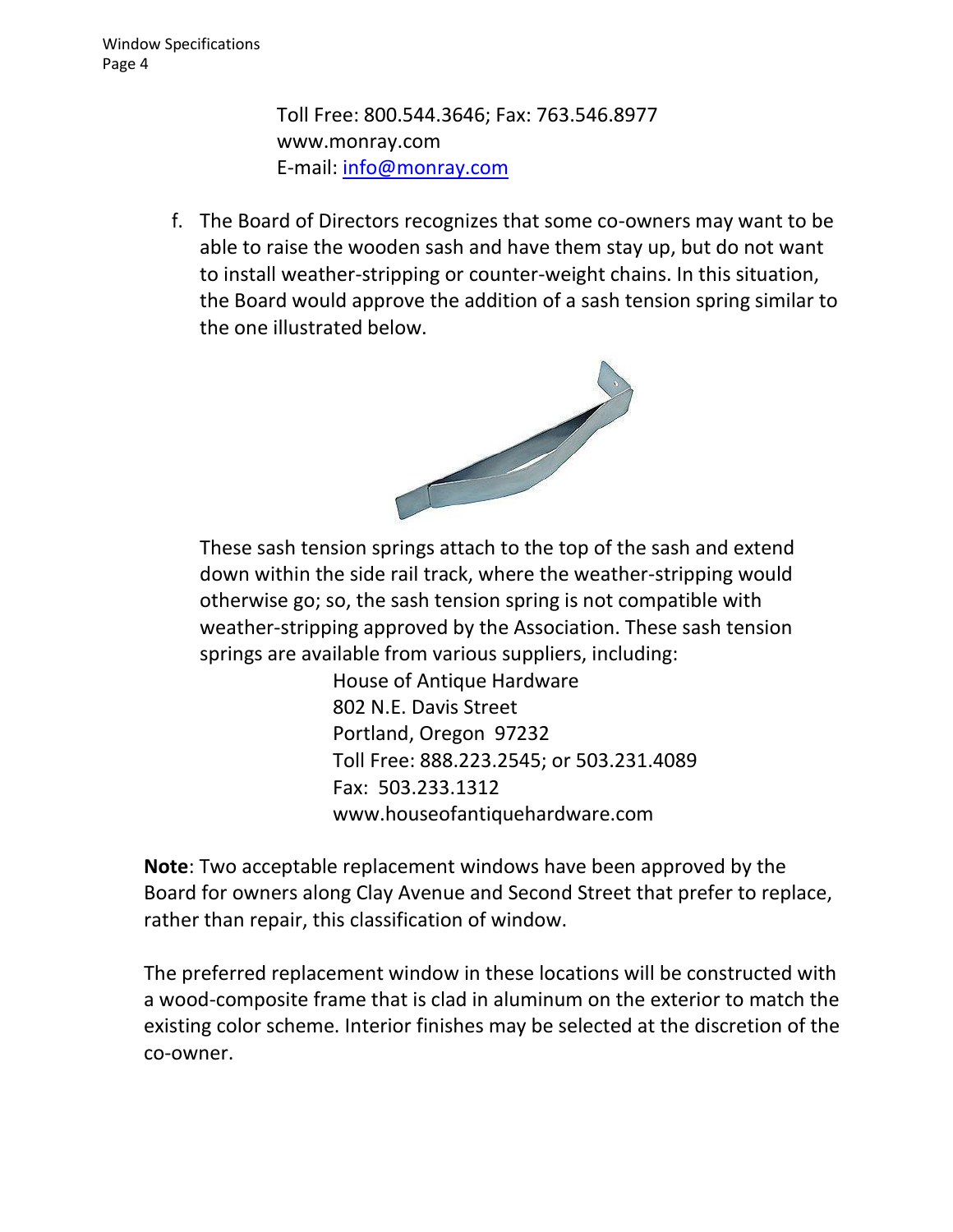- 1. The Pella® Architect Series® Traditional model, in the brown exterior color, has been determined to be an acceptable replacement for this classification of window. The option replaces the sashes and the window frame.
- 2. The Jeld-Wen® Siteline® Pocket window, in the bronze exterior color, has also been determined to be an acceptable replacement for this classification of window. This option replaces the sashes while retaining the original window frame.

When the existing window is removed, the contractor must examine the existing lintel and determine, in consulting with the Board of Directors, whether the lentil should be replaced before a replacement window is installed. If the lentil is replaced, the Association will pay that portion of the installation cost.

The replacement window must be installed such that the exterior plane of the new window is positioned to match the exterior plane of the existing window.

The installation of the replacement window will include adequate and appropriate caulking that matches the color of the exterior surface of the replacement window. The caulking shall not obstruct existing weep holes or other architectural drainage features.

*2. Wooden, fixed pane windows, some with arched tops*

These windows are architectural and add significantly to the historic character of the building. They must be preserved, but they are single pane glass which provides poor energy efficiency.

Individual co-owners are not permitted to modify these windows except that interior "insulating" windows may be added so long as the interior window is approved in writing by the Board of Directors. In order to be approved, the window will be required to be designed so as to minimize the damage to the existing window frame when installed and to be constructed so as to minimize the visibility of the new storm window frame from the exterior of the building. Exterior-facing surfaces must be approved by the Board to assure compatibility with the existing exterior appearance of the windows.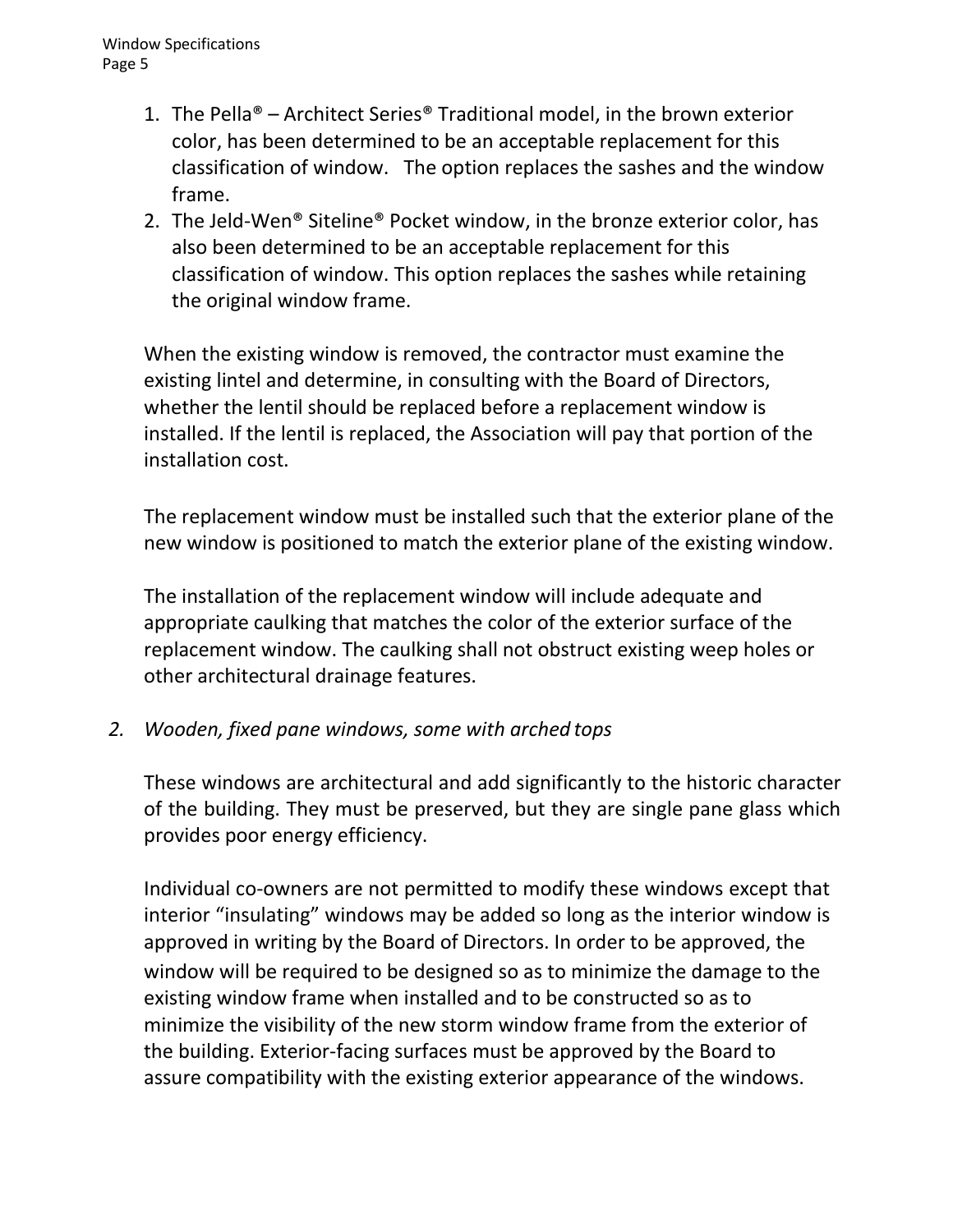# *3. Aluminum, single-hung sash, and fixed pane windows (thermo pane)*

These windows are present primarily on the elevations of the building facing the alley, the parking lot, and the center courtyard. They add nothing to the historic or architectural character of the building. Many have lost the seal of the thermo panes, resulting in a permanent haze between the panes of glass. Also, the lift springs in most are non-functional, resulting in the inability to raise the sash. The thin aluminum frames provide a thermo-bridge between the outside cold air and the interior space, resulting in excessive condensation of room humidity on the frames, which causes damage to the interior finishes around the window. These windows should be replaced. Any replacement window proposed by an individual co-owner must be specifically approved in writing by the Board of Directors.

The replacement window in these locations must provide an exterior finish that is maintenance-free and that is a color match to the exterior of the existing window.

The preferred replacement window in these locations will be constructed with a wood-composite frame that is clad in vinyl or aluminum on the exterior to match the existing color scheme. Interior finishes may be selected at the discretion of the co-owner. The recommended replacement window is the Pella – Imperviatm model.

When the existing window is removed, the contractor must examine the existing lentil and determine, in consulting with the Board of Directors, whether the lentil should be replaced before a replacement window is installed. If the lentil is replaced, the Association will pay that portion of the installation cost.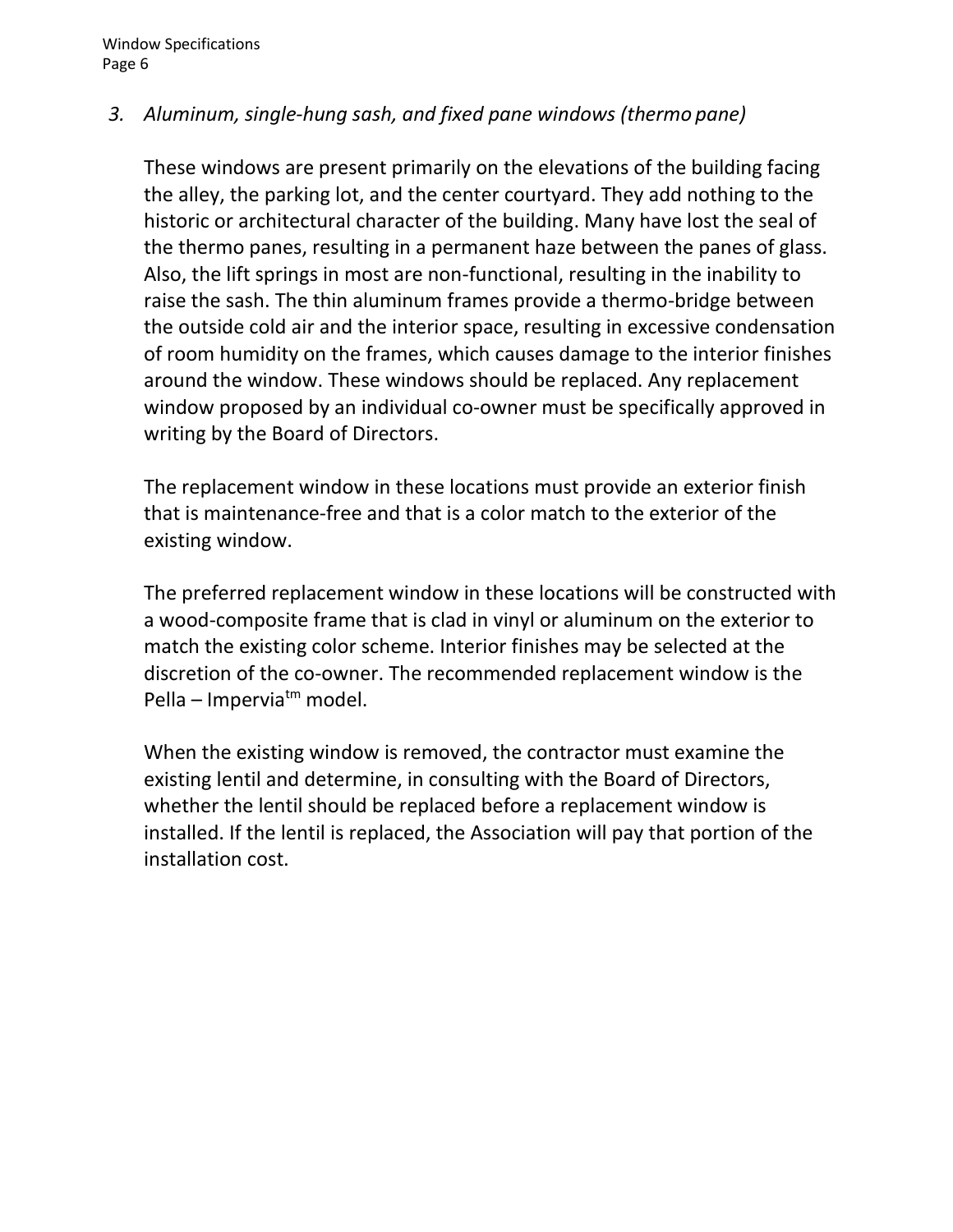The replacement window must be installed such that the exterior plane of the new window is positioned to match the exterior plane of the existing window.

The installation of the replacement window will include adequate and appropriate caulking that matches the color of the exterior surface of the replacement window. The caulking shall not obstruct existing weep holes or other architectural drainage features.

As an alternative to the replacement of the entire window, a co-owner may instead rehabilitate the existing windows as follows:

- a. Replace the thermo-pane units. These units can be supplied by a glass company (such as Muskegon Glass) and are put into the existing frames.
- b. Replace the felt insulation strips along the face and edge of the movable sash.
- c. Caulk around the exterior of the window where it joins the masonry but being careful not to block any drain or weep holes. Also, the space between the lentil and the masonry above it must not be covered by caulk.

These measures will address the visual and thermal defects in the existing windows.

*4. Aluminum sliding patio doors (thermo pane) - in units 202, 206, 211, 402, 403, 406*

These windows are present on the elevations of the building facing the center courtyard. They add nothing to the historic or architectural character of the building. Many have lost the seal of the thermo panes, resulting in a permanent haze between the panes of glass. The thin aluminum frames provide a thermo-bridge between the outside cold air and the interior space, resulting in excessive condensation of room humidity on the frames, which causes damage to the interior finishes around the window. These windows should be replaced. Any replacement window proposed by an individual coowner must be specifically approved in writing by the Board of Directors.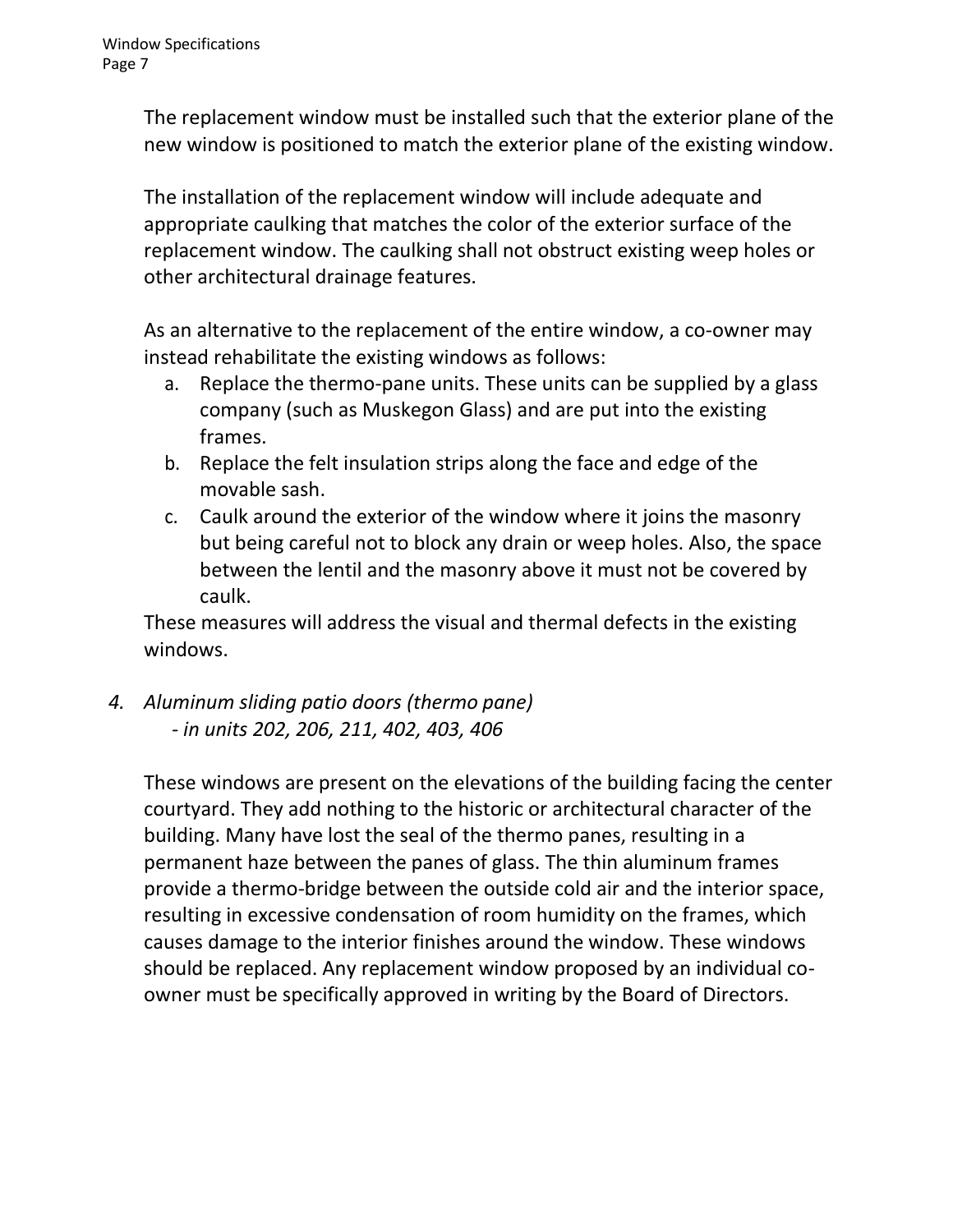The replacement window in these locations must provide an exterior finish that is maintenance-free and that is a color match to the exterior of the existing window.

The preferred replacement window in these locations will be constructed with a wood-composite frame that is clad in vinyl or aluminum on the exterior to match the existing color scheme. Interior finishes may be selected at the discretion of the co-owner.

When the existing window is removed, the contractor must examine the existing lentil and determine, in consulting with the Board of Directors, whether the lentil should be replaced before a replacement window is installed. If the lentil is replaced, the Association will pay that portion of the installation cost.

The replacement window must be installed such that the exterior plane of the new window is positioned to match the exterior plane of the existing window.

The installation of the replacement window will include adequate and appropriate caulking that matches the color of the exterior surface of the replacement window. The caulking shall not obstruct existing weep holes or other architectural drainage features.

- 5. Vinyl, double-hung sash replacement windows
	- installed by individual co-owners in units 201, 301, 304, 405, 406

These windows currently exist in units where the individual co-owner has decided, with the approval of the Board of Directors, to replace the previous 1980-era Acorn brand windows. The Owners Association has not inspected the installation of any of these windows. Therefore, their performance and need for maintenance and/or replacement is not known. However, it has been suggested to the Board of Directors that vinyl replacement windows are not appropriate in a commercial, masonry building due in part to the difference in thermal expansion coefficients between the masonry and the vinyl window. Therefore, it is possible, if not likely, that these vinyl windows will eventually need to be replaced.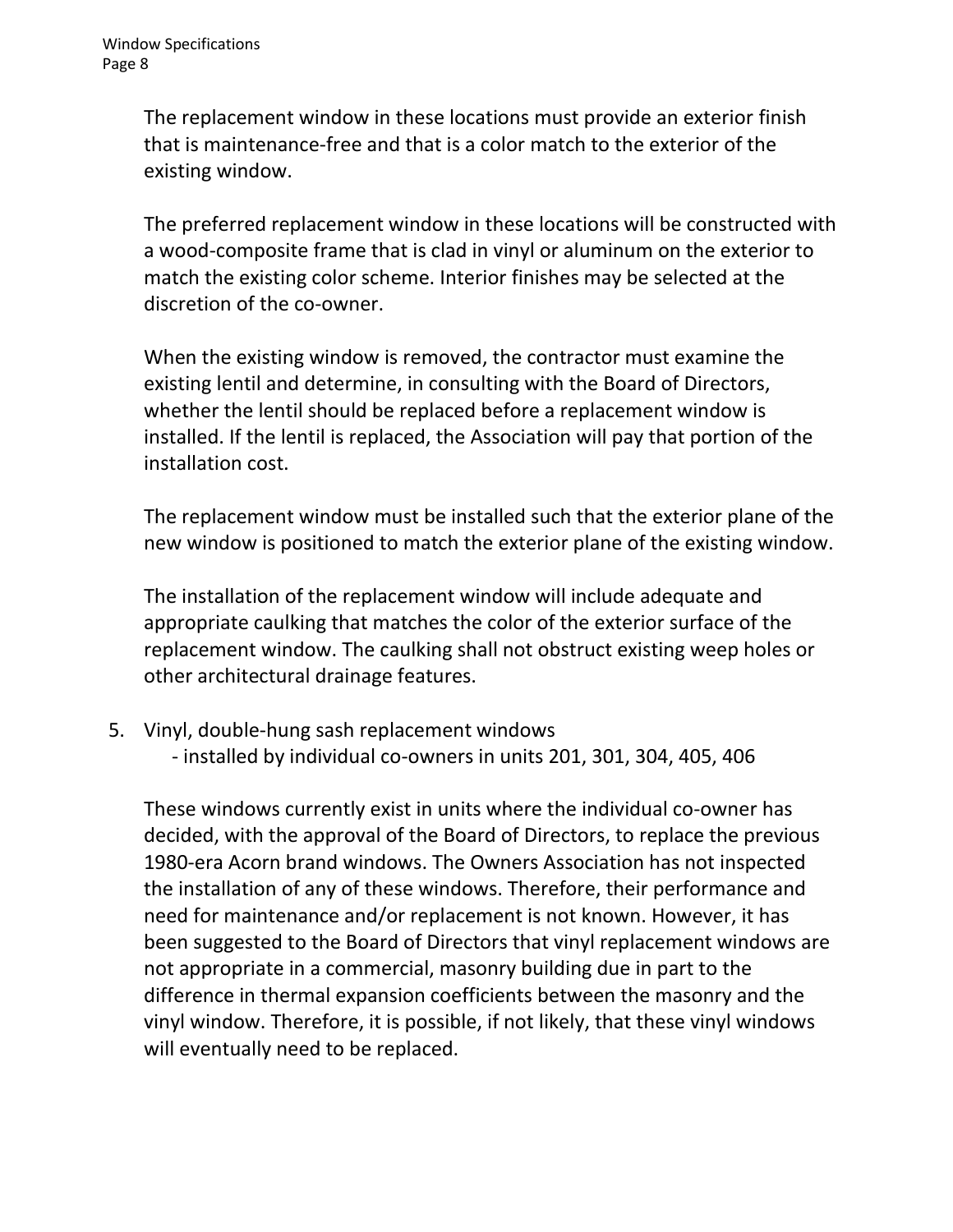The replacement window in these locations must provide an exterior finish that is maintenance-free and that is a color match to the exterior of the existing window.

The preferred replacement window in these locations will be constructed with a wood-composite frame that is clad in vinyl or aluminum on the exterior to match the existing color scheme. Interior finishes may be selected at the discretion of the co-owner.

When the existing window is removed, the contractor must examine the existing lentil and determine, in consulting with the Board of Directors, whether the lentil should be replaced before a replacement window is installed. If the lentil is replaced, the Association with pay that portion of the installation cost.

The replacement window must be installed such that the exterior plane of the new window is positioned to match the exterior plane of the original, 1980 era Acorn brand window.

The installation of the replacement window will include adequate and appropriate caulking that matches the color of the exterior surface of the replacement window. The caulking shall not obstruct existing weep holes or other architectural drainage features.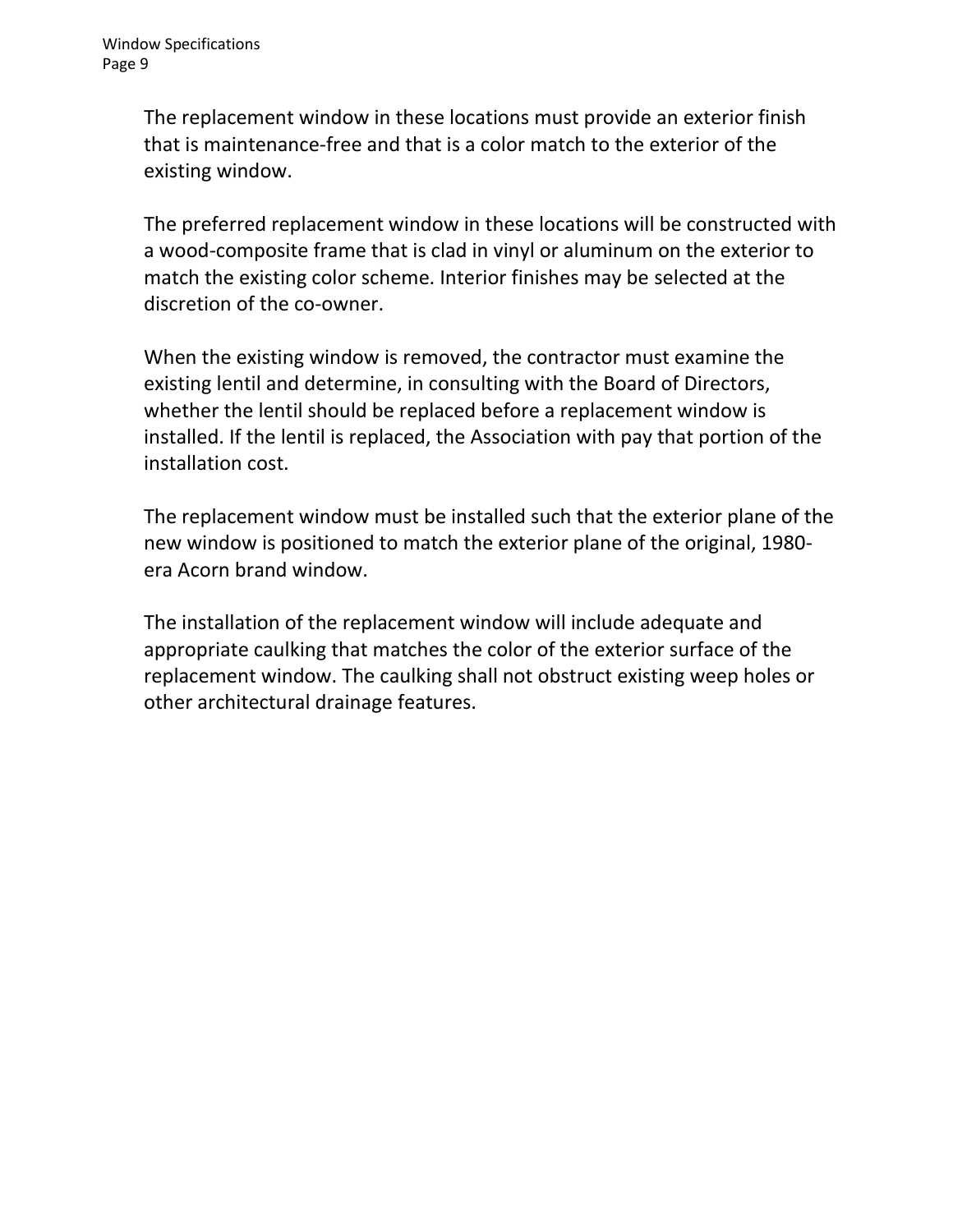# **APPENDIX A**

# **Renovating/Restoring Wooden Sash Windows and the attendant Storm Windows**

The following process has been used by one co-owner to renovate and restore the 1926-era wooden sash windows and the 1982-era storm windows over them. He reports that this process resulted in no further air or water infiltration around the windows. And the wooden sashes are operating as they should.

- 1. Remove all sashes many were "painted into the jambs" requiring removal of the "parting bead" that fits in the jamb and is between the upper and lower jamb. **NOTE:** It is necessary to remove the parting bead in order to remove the upper sash. The lower sash can be removed by unscrewing the trim around the inside of the window frame.
- 2. Remove all the old paint layers and sanded each sash prior to refinishing.
- 3. Re-glaze all the sashes.
- 4. Prime and paint the sashes. Condominium Bylaws requires the color for the outer sides of the sashes to be approved by the Board of Directors.
- 5. Replace all the wool pile weather stripping on each removable storm window sash. This was particularly difficult. Determining the proper thickness for the wool pile may be difficult because the existing pile is so old and compressed. But generally, the 3/16 inch pile will provide very tight fit. The storm sashes should move in their channels but should provide an air-tight fit. The product used was purchased online at [www.Swisco.com.](http://www.swisco.com/) The product description was: Wool Pile, 3/16" X 3/16"………….58-002.......Qty (1) for \$5.30 plus shipping - which should be enough to do 8 sets of storm windows.
- 6. Spring bronze weather-strip purchased online from Kilian Hardware (Philadelphia) was installed in the sash tracks before re-installing the window sashes. This should eliminate air infiltration along the sides of the window sashes. Each window will require four strips: left and right, top sash and bottom. These strips will need to be drilled for nail holes. Use a 1/16-inch bit and place the holes approximately 2 inches apart. The product purchased was:



[V-shaped Spring Bronze Weather-strip](http://www.kilianhardware.com/vspbrwe34inw.html) 3/4 Inch Wide

Regular price: \$9.86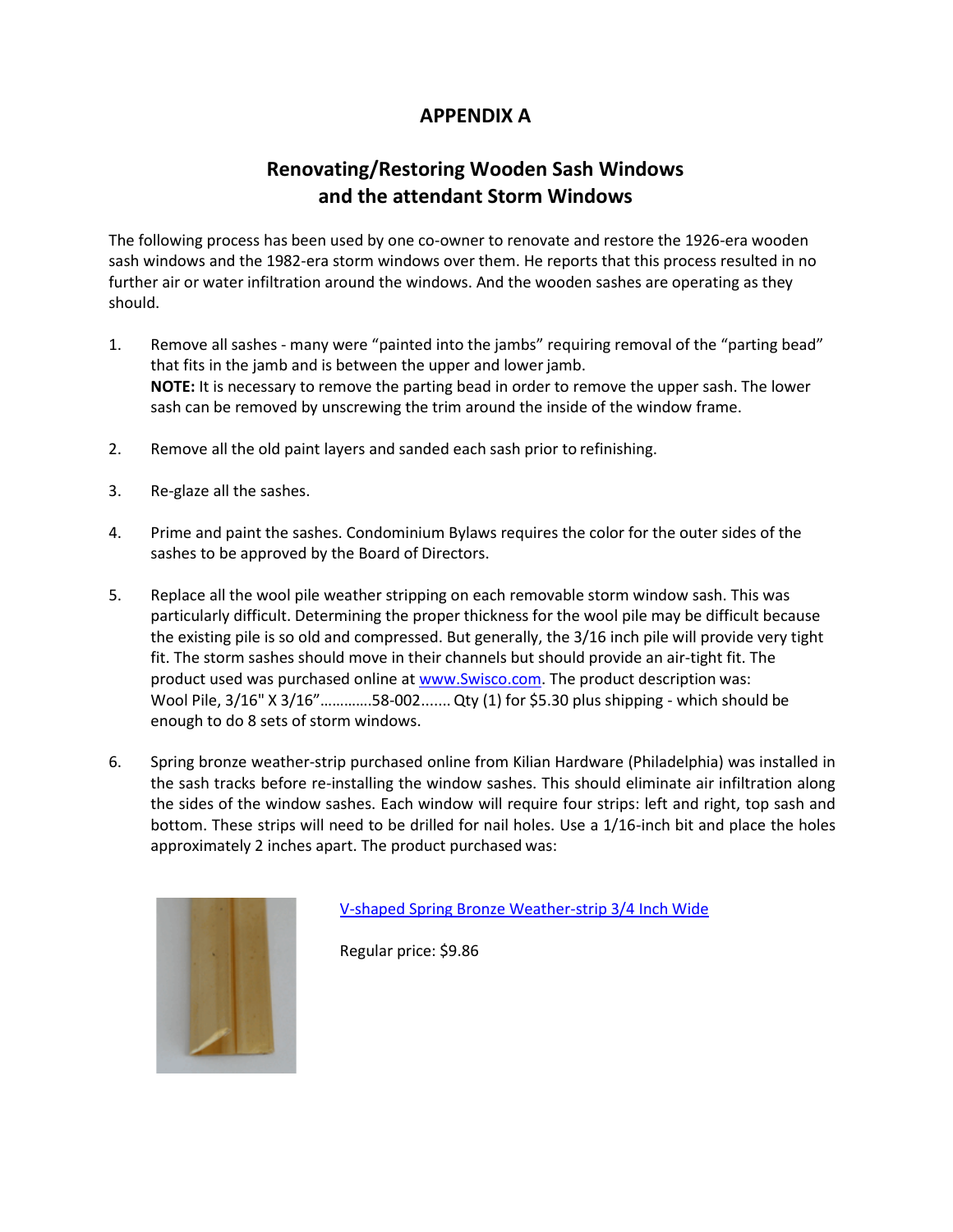You will also need plenty (several hundred) copper-coated nails, also available from Kilian's to install the strips: **Coppered Nails 3/4" x 17 (**Copper plated steel nails suitable for weatherstripping.) 1-1/2 oz. package. Contains about 150 nails. Product No. 51758 **\$1.19, 5/\$4.50**

7. Install sash cords, connecting to the existing, old sash weights, which should be inside the window frame. Be sure to keep each pair of weights associated with each sash. Cut the sash cord length for each weight individually and leave a few inches of excess to attach to the window and to the weight.

The sash cord used was purchased online at Amazon.com: Sash Cords - #8 spot 1/4" x 100' cotton sash cord manufactured by **Samson Rope**. The cost is about \$36.00 for a hundred feet.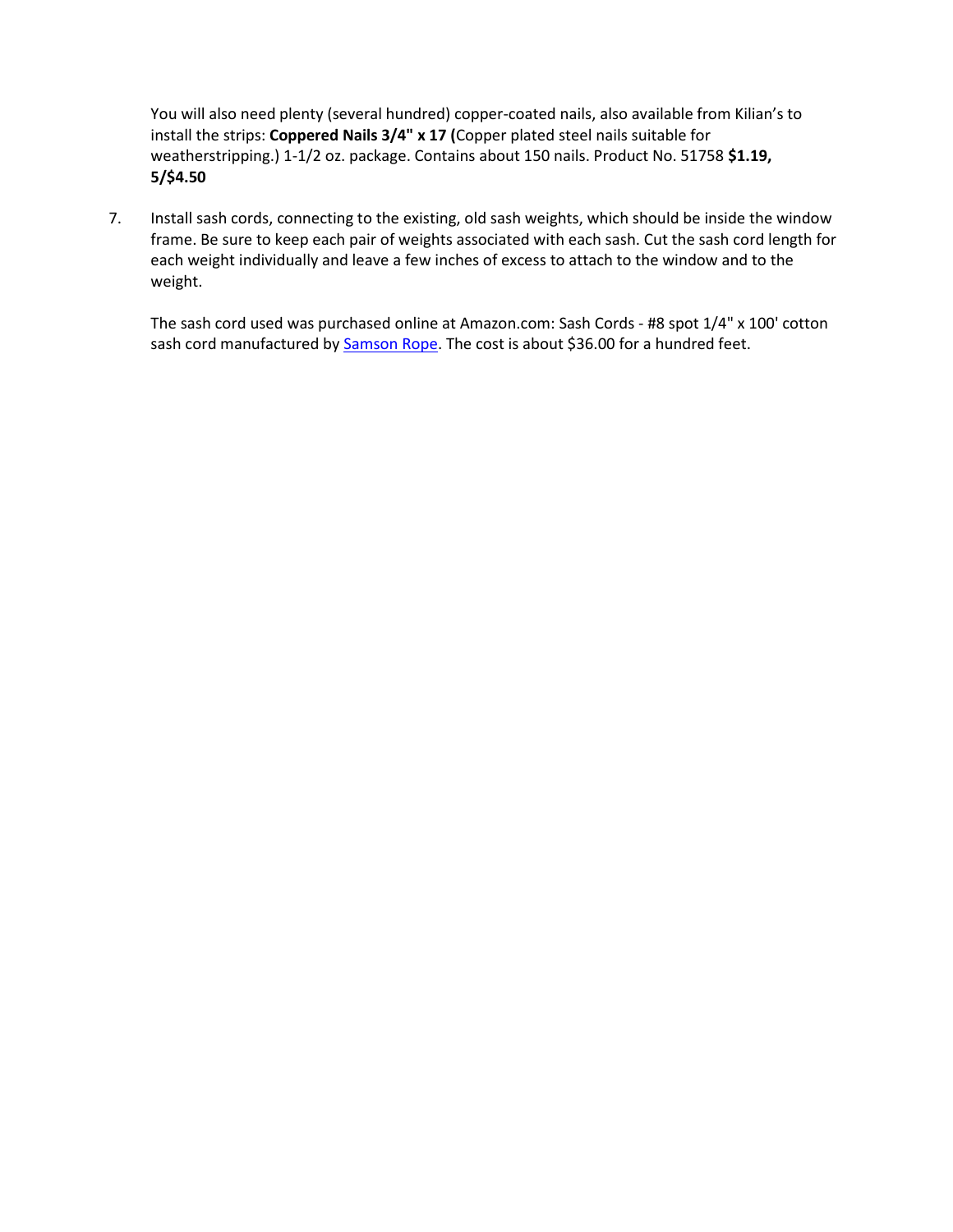# **JEN.**

SITELINE<sup>®</sup> POCKET & SASH PACK **QUICK REFERENCE GUIDE**

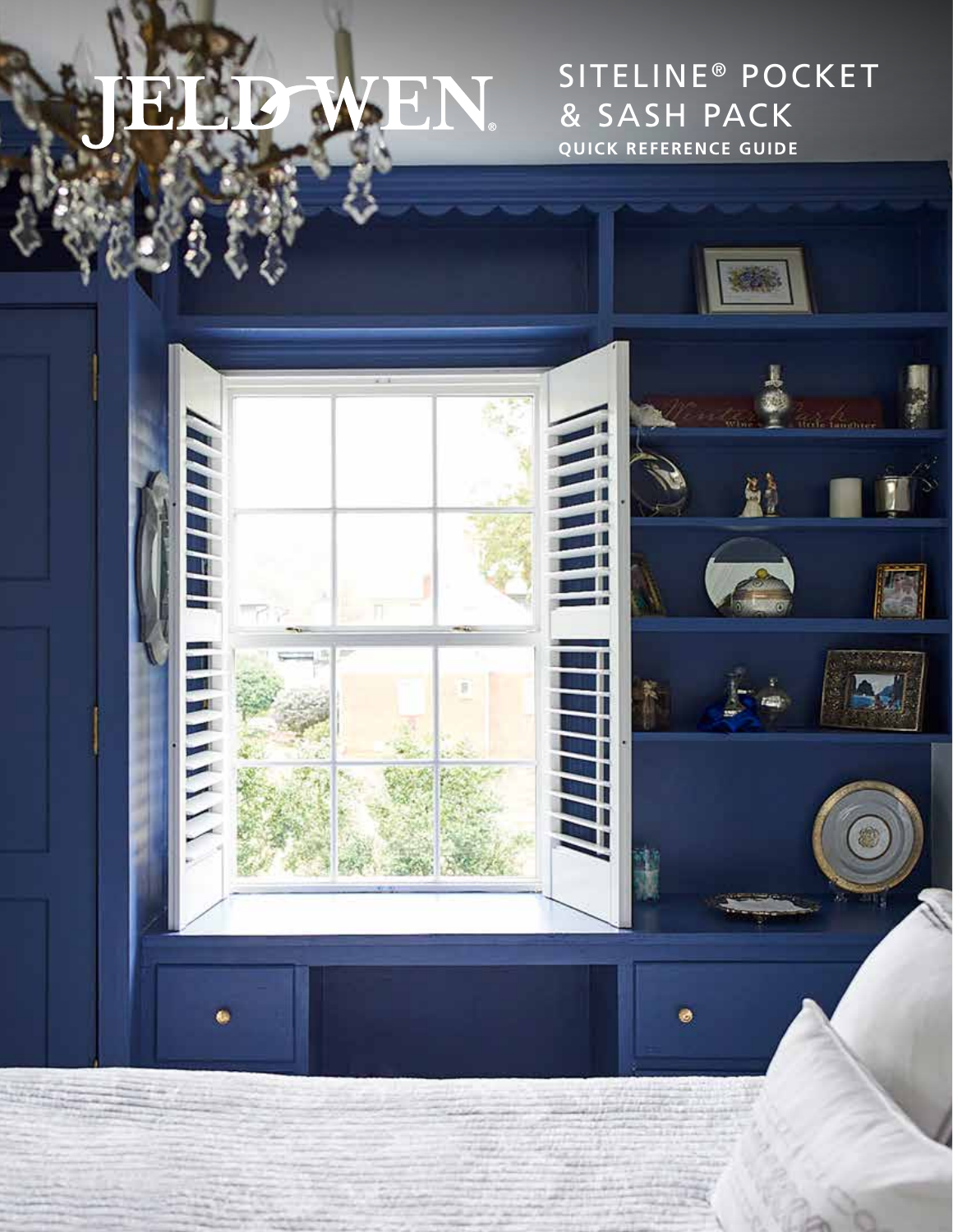# SITELINE<sup>®</sup> QUALITY FOR REPLACEMENT PROJECTS

Easy to install with a wide range of finishes available, JELD-WEN® Siteline® pocket and sash pack options bring the versatility, innovation, and heightened aesthetics of Siteline® to any replacement project.

Siteline® is one of the most popular and comprehensive wood window lines available today. The addition of double-hung pocket, casement pocket, and double-hung sash pack options gives our customers more flexibility than ever when selecting the best wood windows for their building projects.

# MEASURING INSTRUCTIONS

#### MEASURE THE WIDTH 1 .

- Measure the width between the side jambs (wood surface to wood surface) in three places: top, middle, and bottom. Pick smallest measurement.
- Temporarily remove jamb liners, if necessary, and avoid any stops, weatherstripping, balance cords, pulleys, etc.



Head jamb

sash

Sill

Sill stop Stool

Sill

• Ensure that jamb depth of the window frame is at least 3-1/4".

### MEASURE THE HEIGHT DOUBLE-HUNG  $2$ .

- the **POCKET** • Measure the height from the head to the sill in three places: left side, middle, and right side. Pick smallest measurement.  $h_{\text{max}}$  behind side of  $h_{\text{max}}$
- At the head, measure directly from **Example 2018** Measuring the wood header, avoiding any stops, weatherstripping, and liners.
- At the sill, measure on the exterior side directly behind the sill stop at the highest point of the sloped sill. Ensure that jamb
- · For sash pack replacement, measure from the exterior side of the central head stop straight down to the sill, as shown in the diagram. (This will be the area between the upper and lower sash.) depth is at least 3 1/4"

#### CHECK YOUR SILL ANGLE 3 .

7º

nder der Berger

• If installing your replacement window into an opening with a sloped sill, determine the slope angle. If dashed red lines on paper template match the angle of your sash and 14<sup>°</sup> sill, your sill slopes at 14<sup>°</sup> or 7<sup>°</sup>.



re i

Measure directly

locations

Head



Sloped

DOUBLE-HUNG SASH PACK

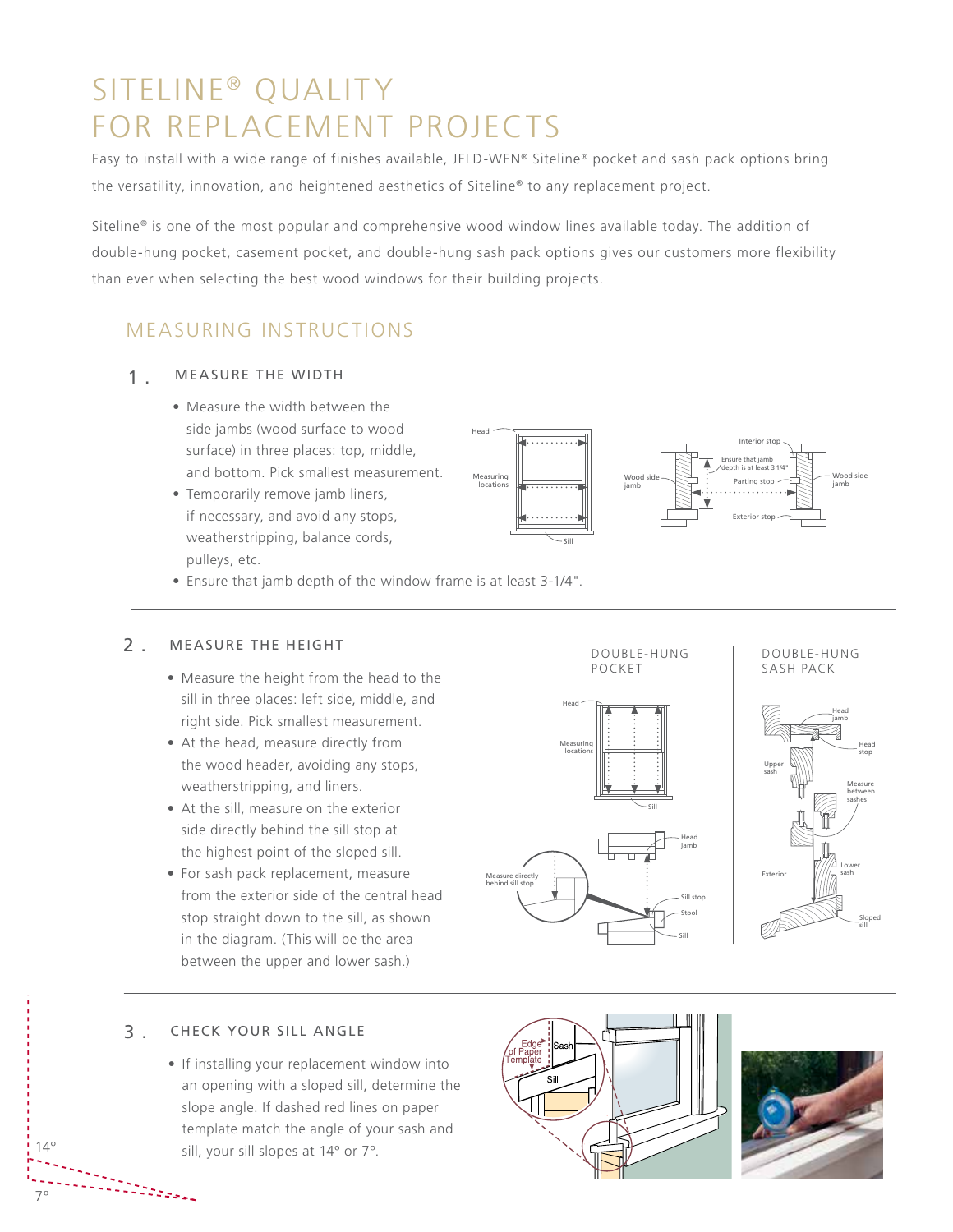



## POCKET INSTALLATION GENERAL INSTRUCTIONS

- 1. Confirm measurements (you don't want to remove the old window just to find the new window is the wrong size).
- 2. Prep original frame (remove sash, blind stops, interior/exterior stops depending on whether you're installing from the interior/exterior).
- 3. Remove sash, head parting stop, and jamb covers of replacement window (for casement, don't remove sash to install window).
- 4.Install the pocket window frame.
- 5. Shim frame. Check for plumb, level, and square (very important).
- 6. Fasten the frame through the pre-drilled jamb.
- 7. Re-install the jamb covers, head parting stop, and sash (applies to double-hung only).
- 8.Check operation.
- 9. Seal the interior against air infiltration.

These instructions are meant as a general guide only. For complete installation instructions, please visit jeld-wen.com for downloadable files.